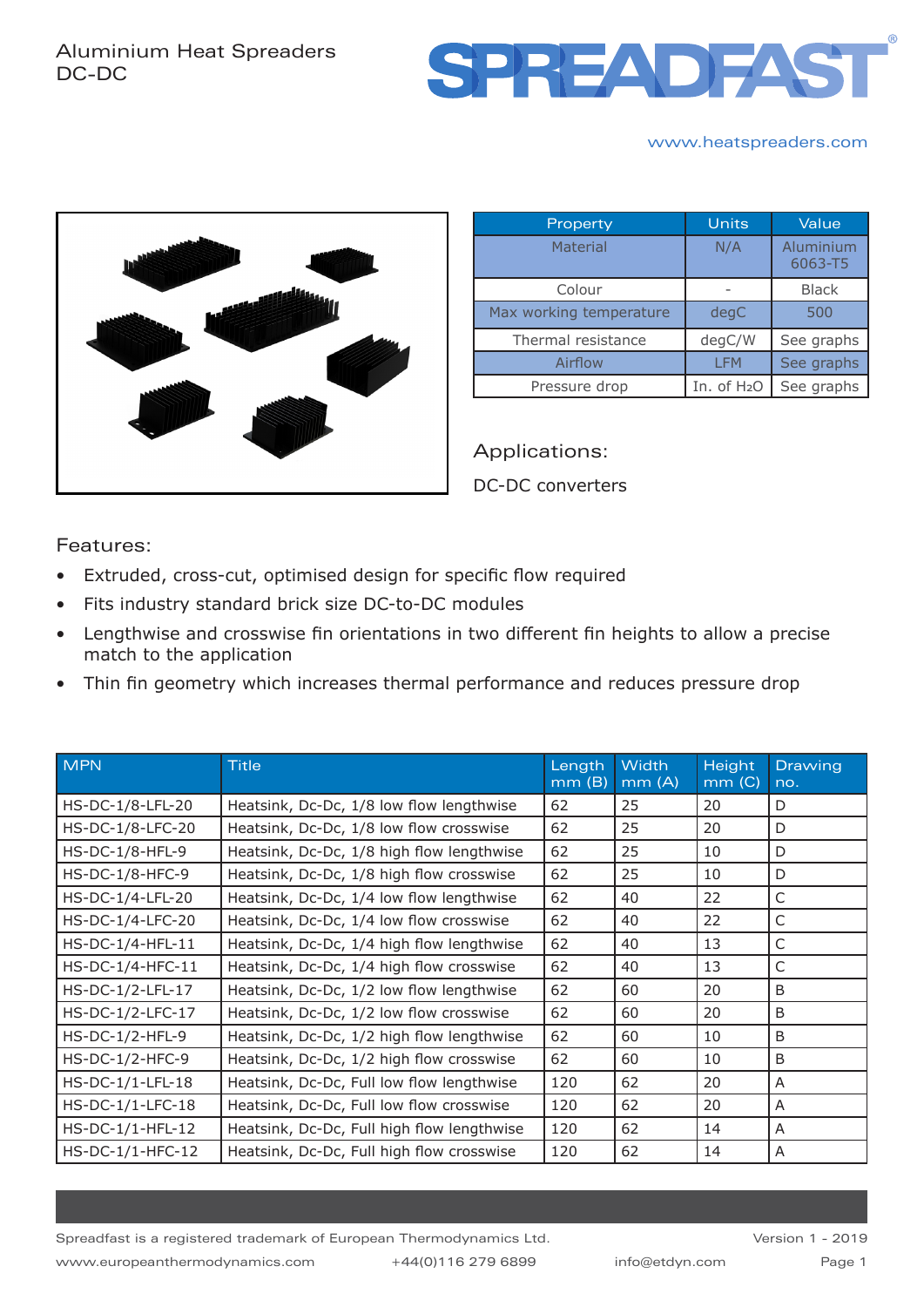# Aluminium Heat Spreaders DC-DC



### www.heatspreaders.com

# Technical Drawings























[A]

</u>

 $\lceil B \rceil$ 

 $\color{red} \phi$ 

</u>

HIIIIIIIIIIIIII

 $\overline{C}$ 

 5.40 31.60 5.40 52.60











Spreadfast is a registered trademark of European Thermodynamics Ltd. www.europeanthermodynamics.com +44(0)116 279 6899 info@etdyn.com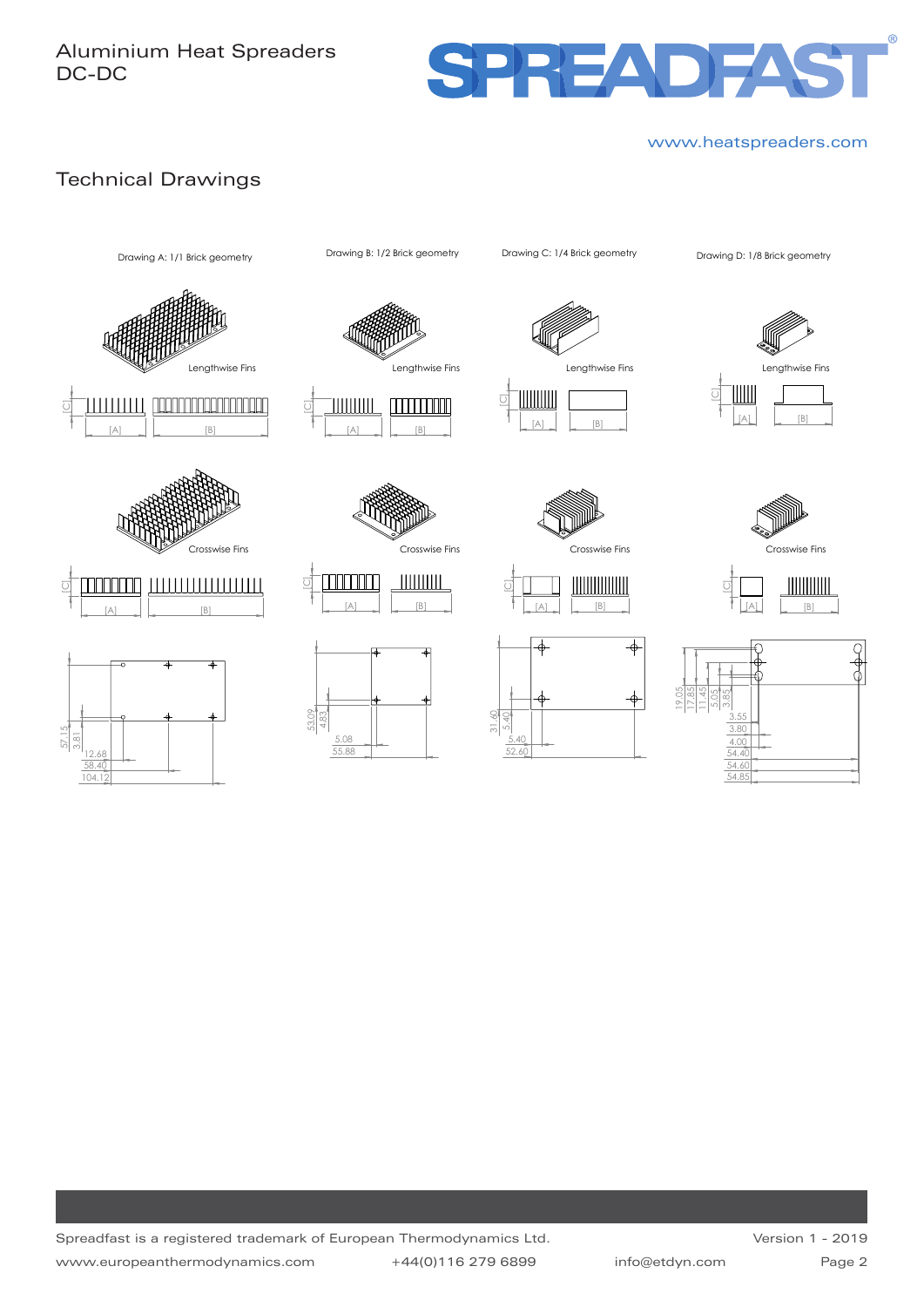## Aluminium Heat Spreaders DC-DC



#### www.heatspreaders.com

Graphs





HS-DC-1\_1-LFC-18



HS-DC-1\_2-HFC-9 HS-DC-1\_2-HFL-9







HS-DC-1\_1-LFL-18





Spreadfast is a registered trademark of European Thermodynamics Ltd. www.europeanthermodynamics.com +44(0)116 279 6899 info@etdyn.com